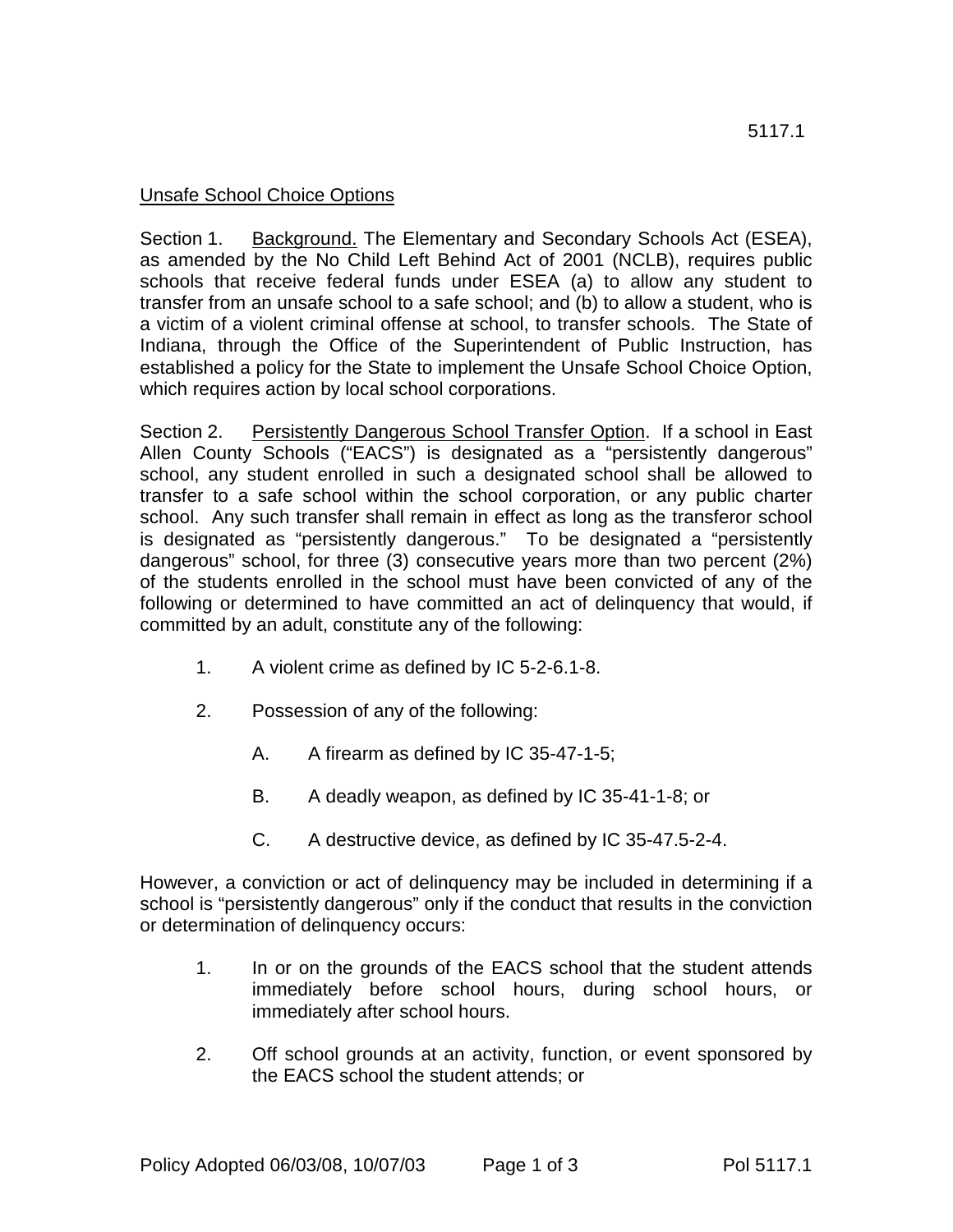3. While traveling to or from an EACS school or an EACS school activity, function, or event on EACS school-provided transportation.

Section 3. Notice of Options to Transfer From An "Unsafe" School. Letter notices will be sent to the parents of all students enrolled outlining the transfer option within ten (10) days after EACS is notified that an EACS school is determined to be "persistently dangerous." Transfers may be initiated by contacting the Office of Student Services. Generally, any requested transfer will be initiated within the thirty (30) days from the time that the school is designated as "persistently dangerous;" however, if less than forty-five (45) days remain in the semester in which such a determination is made, the transfer will be implemented at the end of the semester.

Section 4. Expiration of Option to Transfer From an "Unsafe" School. A student who has transferred under Section 2 from a school no longer considered to be "persistently dangerous" may not continue to attend the school transferred to in subsequent years unless the transfer can be justified under some other EACS policy or under Section 8 of this policy.

Section 5. Amendment of School Safety Plan at an "Unsafe" School. The school safety plan of any East Allen County School designated as "persistently dangerous" shall be immediately amended by adding a corrective action plan that addresses the cause(s) for the school's identification as a "persistently dangerous" school.

Section 6. Transfer Options for Victims of a Violent Criminal Offense. A student is a victim of a violent criminal offense if the student is a victim of a violent crime as defined by IC 5-2-6.1-8, or an act of delinquency that would be a violent crime if committed by an adult, that occurs:

- 1. In or on school grounds of the EACS school that the student attends immediately before school hours, during school hours, or immediately after school hours;
- 2. Off EACS school grounds at an activity, function, or event sponsored by the EACS school the student attends; or
- 3. While traveling to or from an EACS school or an EACS school activity, function, or event on EACS provided transportation.

A student who has been charged with a crime or act of delinquency arising out of the same occurrence is not a victim. A student who is a victim of a violent criminal offense, as defined by this policy, shall be permitted to transfer to a safe school in EACS, including a public charter school.